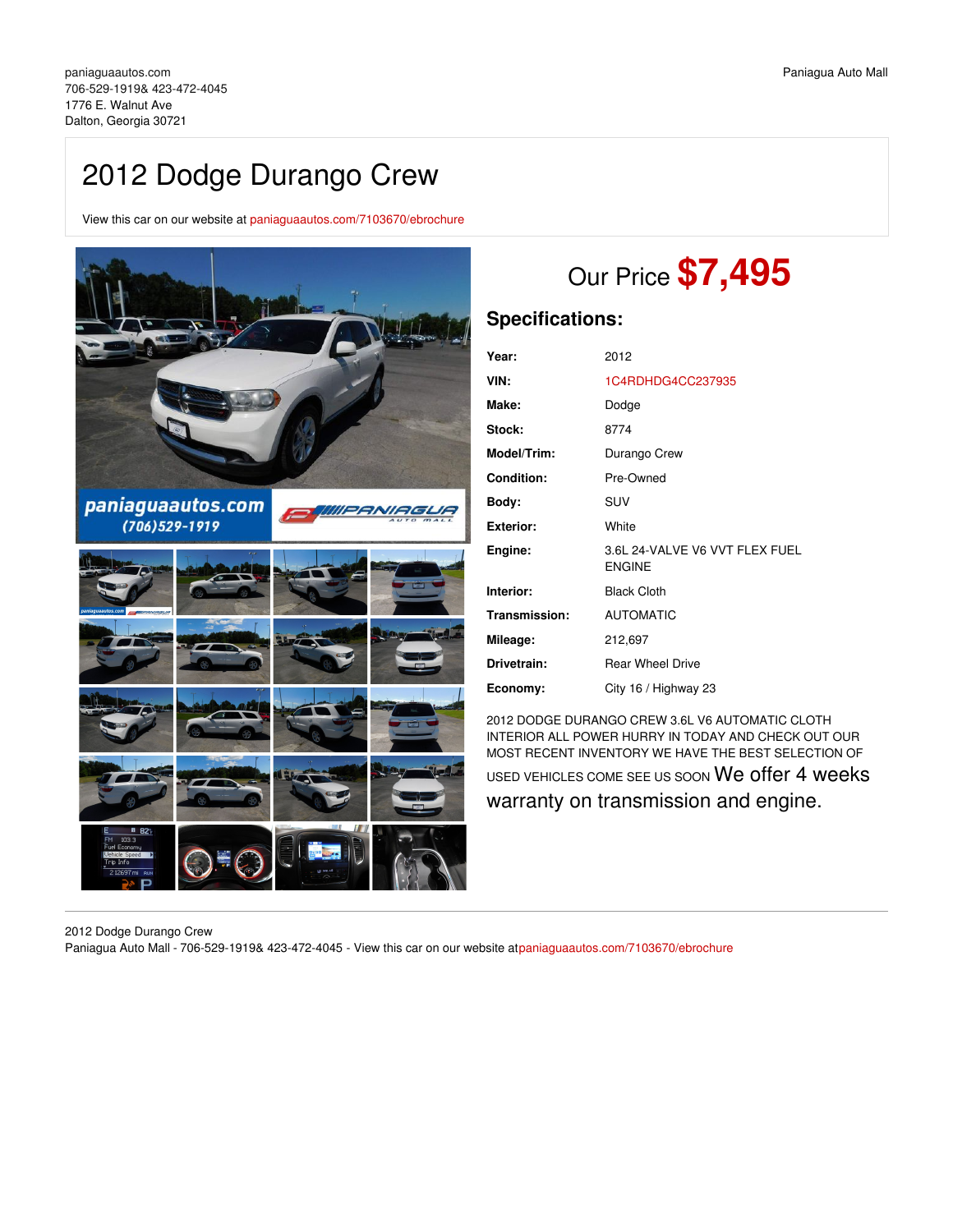

#### 2012 Dodge Durango Crew

Paniagua Auto Mall - 706-529-1919& 423-472-4045 - View this car on our website a[tpaniaguaautos.com/7103670/ebrochure](https://paniaguaautos.com/vehicle/7103670/2012-dodge-durango-crew-dalton-georgia-30721/7103670/ebrochure)

## **Installed Options**

#### **Interior**

- 115V aux pwr outlet- 2nd row 60/40 fold & tumble seat 3rd row bench seat
- 3rd row floor mat- 3rd row remote headrest lowering
- 8-way pwr driver seat w/memory -inc: 6-way pwr passenger seat Air filtering
- Auto-dimming rear view mirror -inc: microphone- Aux 12V front pwr outlet
- Aux 12V rear pwr outlet- Bright cargo area scuff pads- Bright front door sill scuff pads
- Cargo compartment carpet- Cargo compartment cover- Cargo tie-down loops
- Cloth low-back bucket seats- Covered cargo storage- Door trim panel w/ambient lighting
- Dual zone auto temp control Floor carpet- Front passenger forward fold flat seat
- Front/rear interior LED reading lamps- Full length floor console- Glove box lamp
- Illuminated cupholders- Illuminated entry- Illuminated visor vanity mirrors
- Leather-wrapped shift knob-Leather-wrapped steering wheel-Luxury front/rear floor mats
- Overhead console- Passenger assist handles- Premium door trim panel
- Premium instrument panel w/tachometer- Pwr accessory delay
- Pwr driver/passenger 4-way lumbar adjustment- Pwr locking fuel filler door- Pwr locks
- Pwr windows -inc: front one-touch up/down- Rear air conditioning w/heater
- Rear window defroster- Remote proximity keyless entry- Remote start system
- Removable/rechargeable lamp- Security alarm- Sentry Key theft deterrent system
- Speed control- Steering wheel mounted audio controls- Storage net
- Tilt/telescope steering column- Universal garage door opener- Vehicle info center

### **Exterior**

- 18" x 8" aluminum wheels 6" x 9" fold-away pwr exterior mirrors
- Accent color wheel lip molding- Auto dimming exterior driver mirror
- Automatic headlamps- Belt moldings- Body color door handles
- Body color exterior mirrors- Body color/accent color front fascia
- Body color/accent color rear fascia- Bright license plate brow- Bright side roof rails
- Bright/accent color grille- Chrome headlamp bezels- Compact spare tire
- Compact spare wheel- Deep-tinted sunscreen glass (All windows rearward of B-pillar)